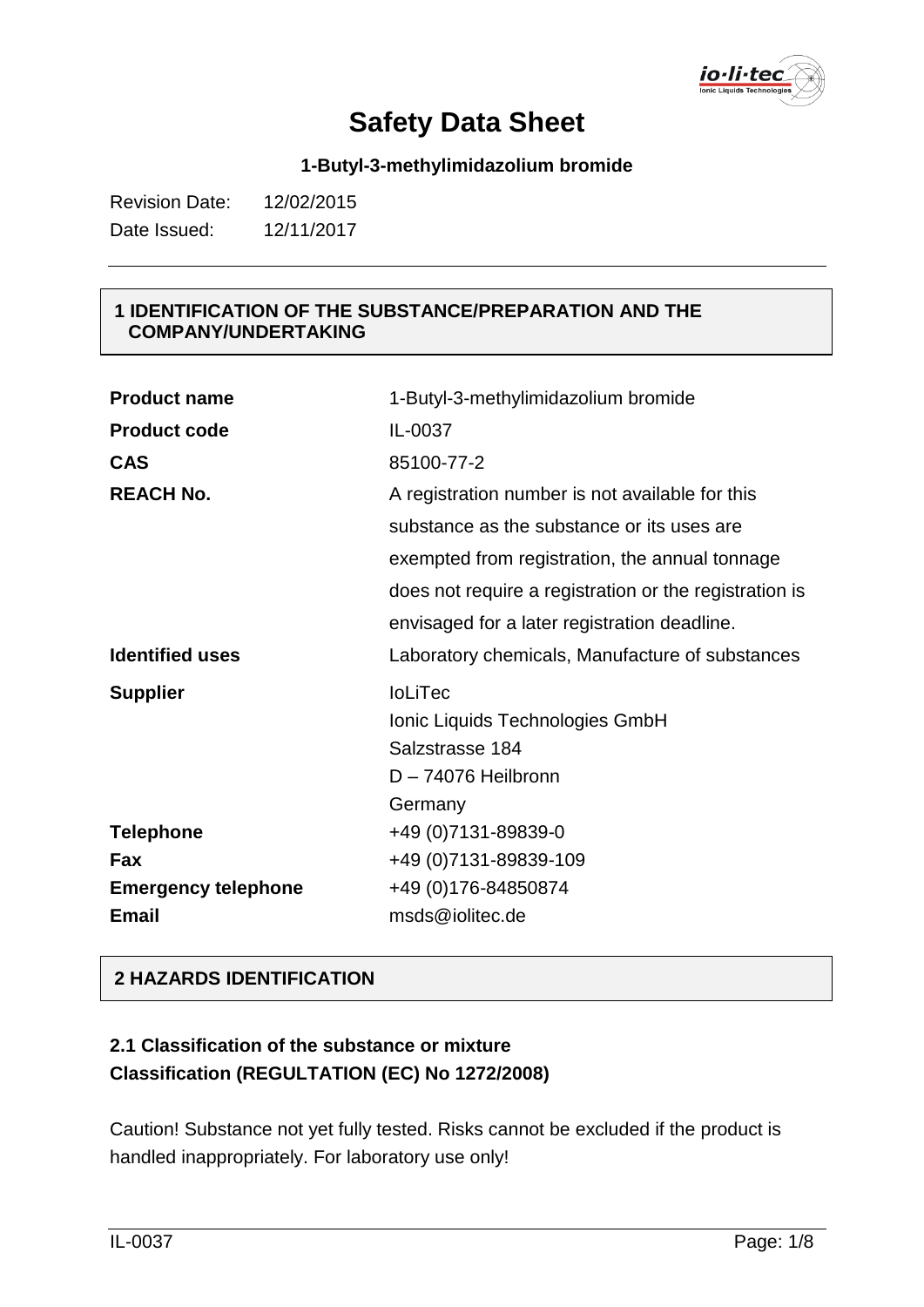io·li·tec

**1-Butyl-3-methylimidazolium bromide**

| <b>Revision Date:</b> | 12/02/2015 |
|-----------------------|------------|
| Date Issued:          | 12/11/2017 |

#### **Classification (67/548/EEC or 1999/45/EC)**

Caution! Substance not yet fully tested. Risks cannot be excluded if the product is handled inappropriately. For laboratory use only!

**2.2 Label elements Labelling (REGULATION (EC) No 1272/2008)**

Substance not yet fully tested.

*Hazard statements*

**H-phrases** Substance not yet fully tested.

*Precautionary statements*

#### **P phrases**

| P262:                | Do not get in eyes, on skin, or on clothing      |  |
|----------------------|--------------------------------------------------|--|
| P280:                | Wear protective gloves/ protective clothing/ eye |  |
|                      | protection/face protection                       |  |
| $P305 + P351 + P338$ | IF IN EYES: Rinse continuously with water for    |  |
|                      | several minutes. Remove contact lenses if        |  |
|                      | present and easy to do – continue rinsing.       |  |
| P313:                | Get medical advice/attention                     |  |

#### **Labelling (67/548/EEC or 1999/45/EC)**

Substance not yet fully tested.

|  | <b>Risk phrases</b> |
|--|---------------------|
|--|---------------------|

Not fully tested substance.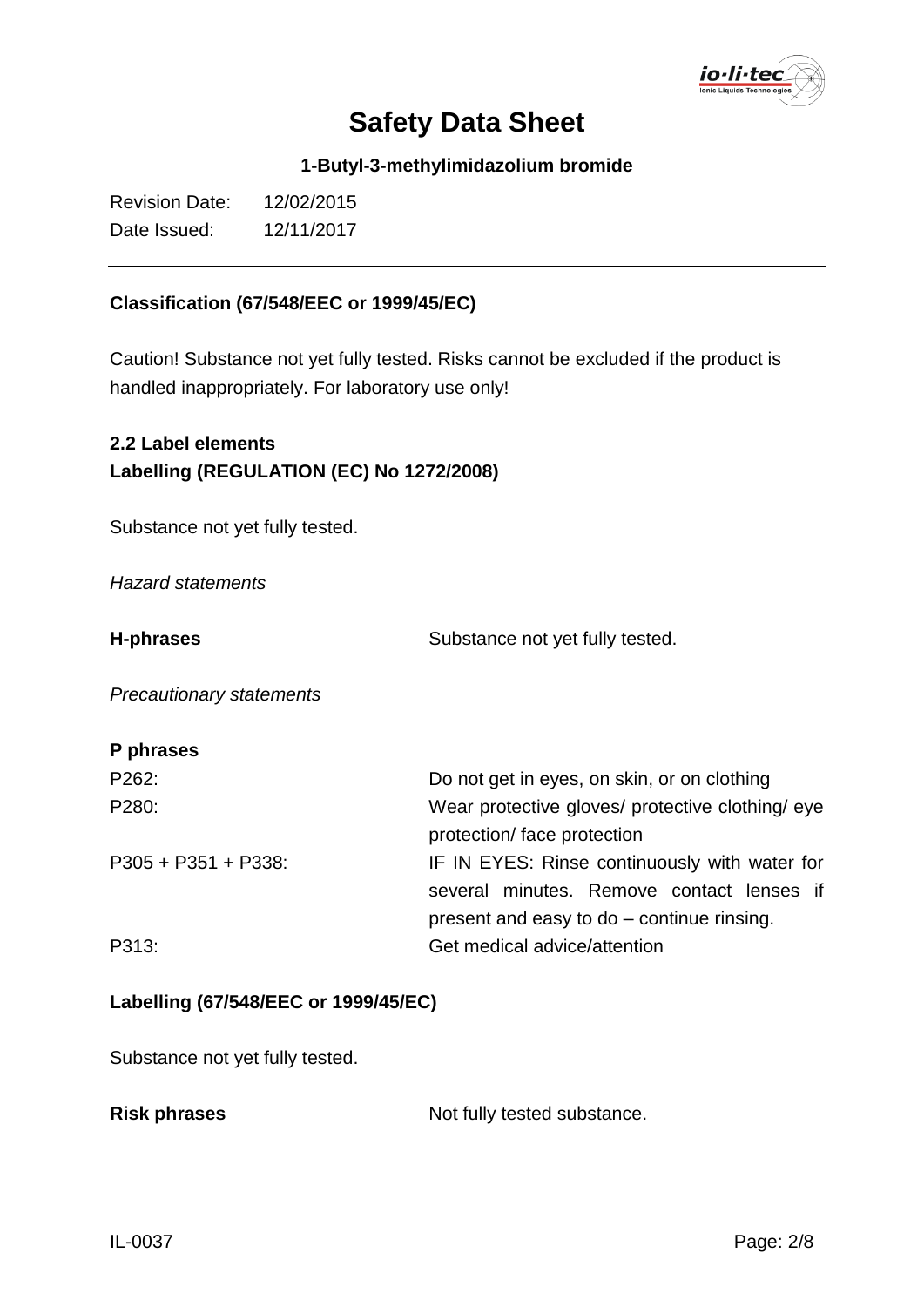

### **1-Butyl-3-methylimidazolium bromide**

| <b>Revision Date:</b> | 12/02/2015 |
|-----------------------|------------|
| Date Issued:          | 12/11/2017 |

### **Safety phrases**

| S: 24/25    | Avoid contact with skin and eyes.                                                                |
|-------------|--------------------------------------------------------------------------------------------------|
| S: 26       | In case of contact with eyes, rinse immediately<br>with plenty of water and seek medical advice. |
| S: 36/37/39 | Wear suitable protective clothing, gloves and                                                    |
|             | eye/face protection.                                                                             |
| S:28,2      | After contact with skin, wash immediately with                                                   |
|             | plenty of water and liquid soap.                                                                 |

### **3 COMPOSITION/INFORMATION ON INGREDIENTS**

| Ingredient name                     | <b>Contents</b>     | Health(Class) Risk(R/No.)                     |                                                      |
|-------------------------------------|---------------------|-----------------------------------------------|------------------------------------------------------|
| 1-Butyl-3-methylimidazolium bromide | >99%                |                                               | Substance not yet fully tested!                      |
| <b>4 FIRST AID MEASURES</b>         |                     |                                               |                                                      |
| General                             |                     | washed before being reused.                   | Contaminated clothing should be removed and          |
| <b>Inhalation</b>                   |                     |                                               | Move the exposed person to fresh air at once.        |
|                                     | lf                  | respiratory problems, provide                 | artificial                                           |
| Ingestion                           | respiration/oxygen. |                                               | Immediately rinse mouth and provide fresh air.       |
|                                     |                     |                                               | Do not induce vomiting. Get medical attention        |
|                                     | immediately.        |                                               |                                                      |
| <b>Skin</b>                         |                     |                                               | Wash the skin immediately with soap and              |
|                                     | water.              |                                               |                                                      |
| <b>Eyes</b>                         |                     | Promptly wash eyes with plenty of water while |                                                      |
|                                     |                     |                                               | lifting the eye lids. Continue to rinse for at least |
|                                     |                     |                                               | 15 minutes. Get medical attention immediately.       |
|                                     | Continue to rinse.  |                                               |                                                      |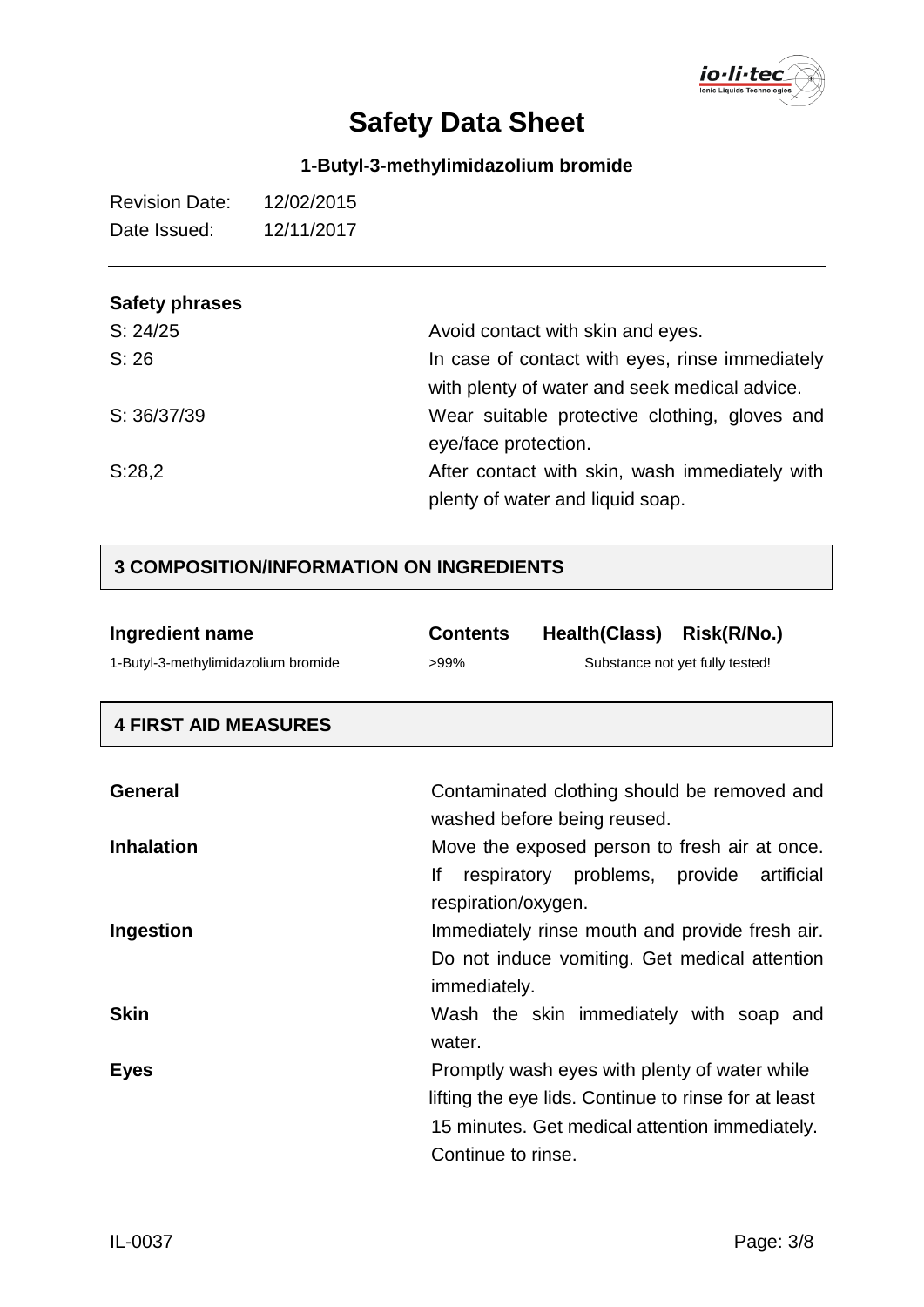io·li·tec

### **1-Butyl-3-methylimidazolium bromide**

| <b>Revision Date:</b> | 12/02/2015 |
|-----------------------|------------|
| Date Issued:          | 12/11/2017 |

### **5 FIRE FIGHTING MEASURES**

| <b>Extinguishing media</b>                                             | Use: Water spray, fog or mist. Carbon dioxides<br>$(CO2)$ . Dry chemicals, sand, dolomite etc.                                                          |
|------------------------------------------------------------------------|---------------------------------------------------------------------------------------------------------------------------------------------------------|
| Special fire fighting procedures                                       | Avoid water in straight hose stream, will scatter<br>and spread fire. Keep run-off water out of<br>sewers and water sources. Dike for water<br>control. |
| Unusual fire & explosion hazards<br><b>Protective measures in fire</b> | Fire causes formation of toxic gases.<br>Wear self-contained breathing apparatus as<br>combustion may produce hazardous fumes.                          |

### **6 ACCIDENTAL RELEASE MEASURES**

| Personal precautions during spill | Wear protective clothing and avoid inhalation of<br>vapor, skin or eye contact.                                                                                                                                                                                  |
|-----------------------------------|------------------------------------------------------------------------------------------------------------------------------------------------------------------------------------------------------------------------------------------------------------------|
| <b>Precautions to protect</b>     |                                                                                                                                                                                                                                                                  |
| environment                       | washing into water courses. Avoid<br>Avoid<br>contaminating public drains or water supply.                                                                                                                                                                       |
| Spill cleanup methods             | Avoid contact with skin or inhalation of spillage,<br>dust or vapor, Avoid dust formation. Collect and<br>reclaim or dispose in sealed containers in<br>license waste. Extinguish all ignition sources.<br>Avoid sparks, flames, heat and smoking.<br>Ventilate. |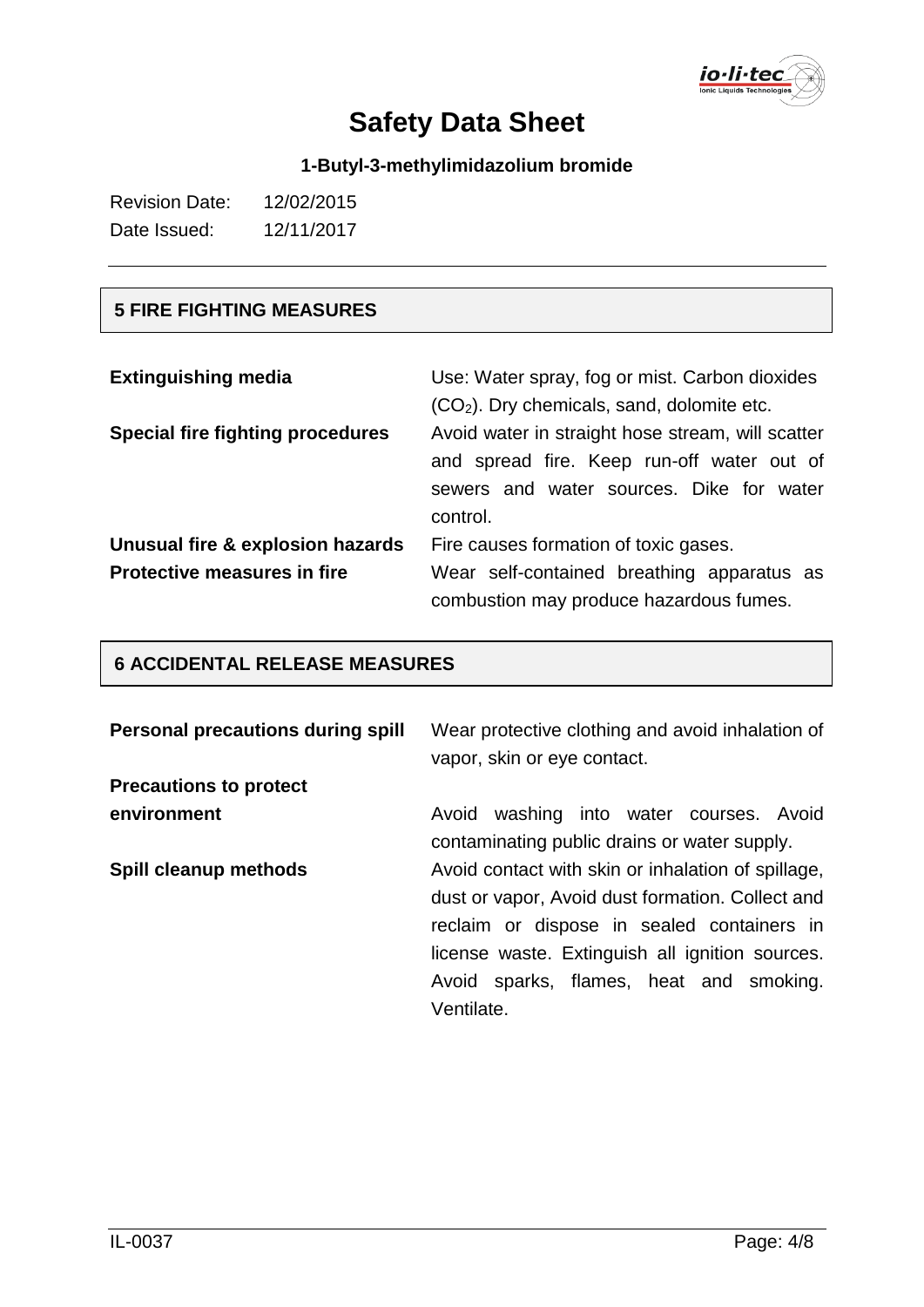

**1-Butyl-3-methylimidazolium bromide**

| <b>Revision Date:</b> | 12/02/2015 |
|-----------------------|------------|
| Date Issued:          | 12/11/2017 |

#### **7 HANDLING AND STORAGE**

| <b>Usage precautions</b>   | Keep away from heat, sparks and open flame. |  |
|----------------------------|---------------------------------------------|--|
|                            | Do not use in confined spaces without       |  |
|                            | adequate ventilation and/or respirator.     |  |
| <b>Storage precautions</b> | Store at moderate temperatures in dry, well |  |
|                            | ventilated area.                            |  |
| Storage criteria           | Chemical storage.                           |  |

#### **8 EXPOSURE CONTROLS AND PERSONAL PROTECTION**

#### **Personal protective equipment**

Eye/face protection

Safety glasses with side-shields conforming to EN166 Use equipment for eye protection tested and approved under appropriate government standards such as NIOSH (US) or EN 166(EU).

#### **Skin protection**

Handle with gloves. Gloves must be inspected prior to use. Use proper glove removal technique (without touching glove's outer surface) to avoid skin contact with this product. Dispose of contaminated gloves after use in accordance with applicable laws and good laboratory practices. Wash and dry hands.

The selected protective gloves have to satisfy the specifications of EU Directive 89/686/EEC and the standard EN 374 derived from it.

#### **Body Protection**

Impervious clothing. The type of protective equipment must be selected according to the concentration and amount of the dangerous substance at the specific workplace.

#### **Respiratory protection**

For nuisance exposures use type P95 (US) or type P1 (EU EN 143) particle respirator.For higher level protection use type OV/AG/P99 (US) or type ABEK-P2 (EU EN 143) respirator cartridges. Use respirators and components tested and approved under appropriate government standards such as NIOSH (US) or CEN (EU).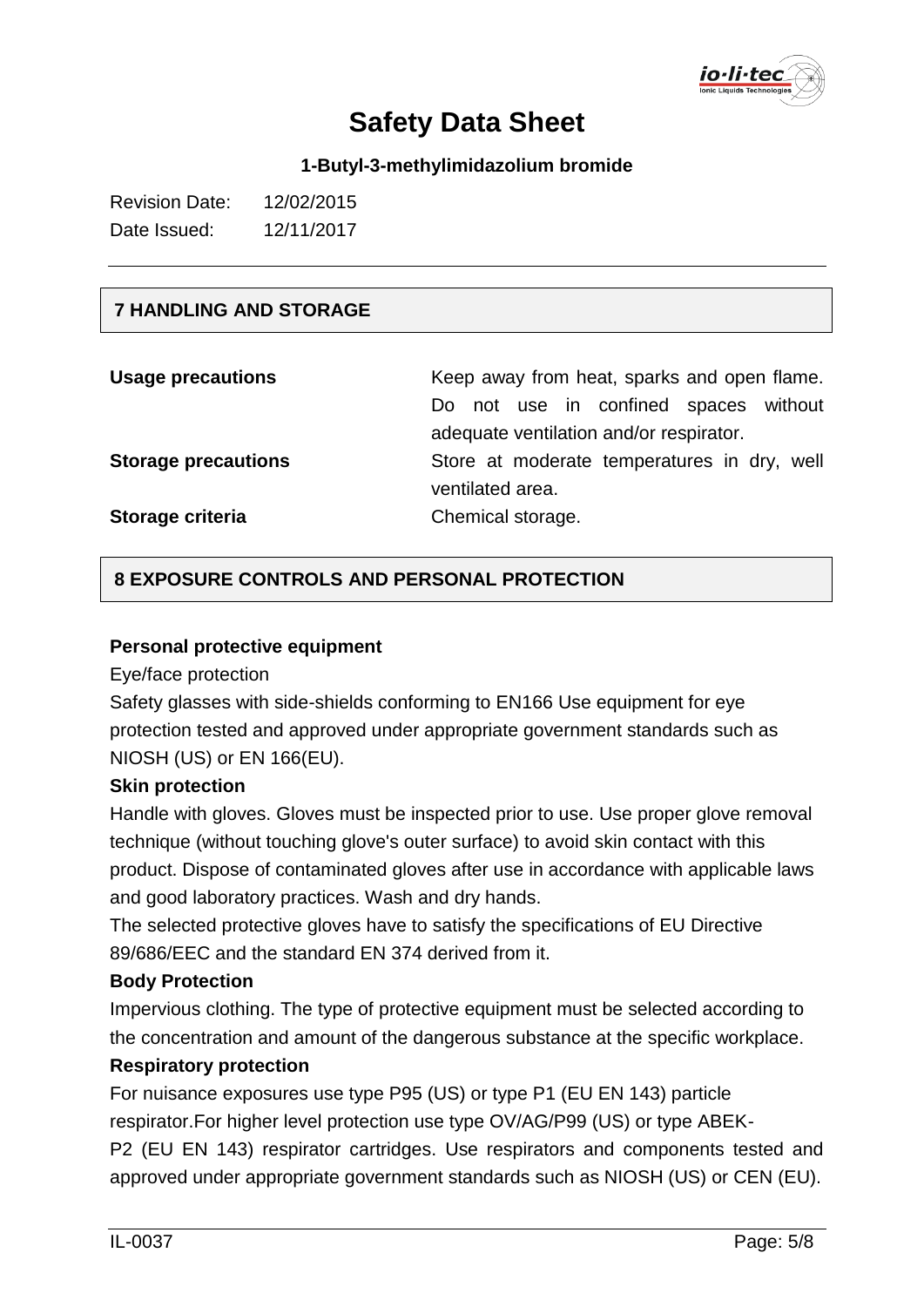io·li·tec

#### **1-Butyl-3-methylimidazolium bromide**

| <b>Revision Date:</b> | 12/02/2015 |
|-----------------------|------------|
| Date Issued:          | 12/11/2017 |

#### **9 PHYSICAL AND CHEMICAL PROPERTIES**

| Appearance |
|------------|
| Color      |
| Odor/taste |

Solid. Colorless to slightly yellow. No characteristic odor.

#### **10 STABILITY AND REACTIVITY**

| <b>Stability</b>              | No particular stability concerns.                                                                |  |  |
|-------------------------------|--------------------------------------------------------------------------------------------------|--|--|
| <b>Conditions to avoid</b>    | Avoid contact to strong oxidizers and bases.                                                     |  |  |
| <b>Hazardous</b>              |                                                                                                  |  |  |
| <b>Decomposition Products</b> | High<br>Corrosive<br>temperatures<br>generate:<br>gases/vapor/fumes of: Carbon dioxide $(CO2)$ . |  |  |
|                               | Carbon monoxide (CO). Nitrous gases (NOx).                                                       |  |  |
|                               | Hydrogen bromide (HBr).                                                                          |  |  |

#### **11 TOXICOLOGICAL INFORMATION**

| Ingestion   | not available. |
|-------------|----------------|
| <b>Skin</b> | not available. |
| <b>Eyes</b> | not available  |

**Data on the toxicity of this product are not available. Hazardous properties cannot be excluded.**

#### **12 ECOLOGICAL INFORMATION**

**Environmental hazards** Avoid washing into water courses. Avoid contaminating public drains or water supply.

### **13 DISPOSAL CONSIDERATIONS**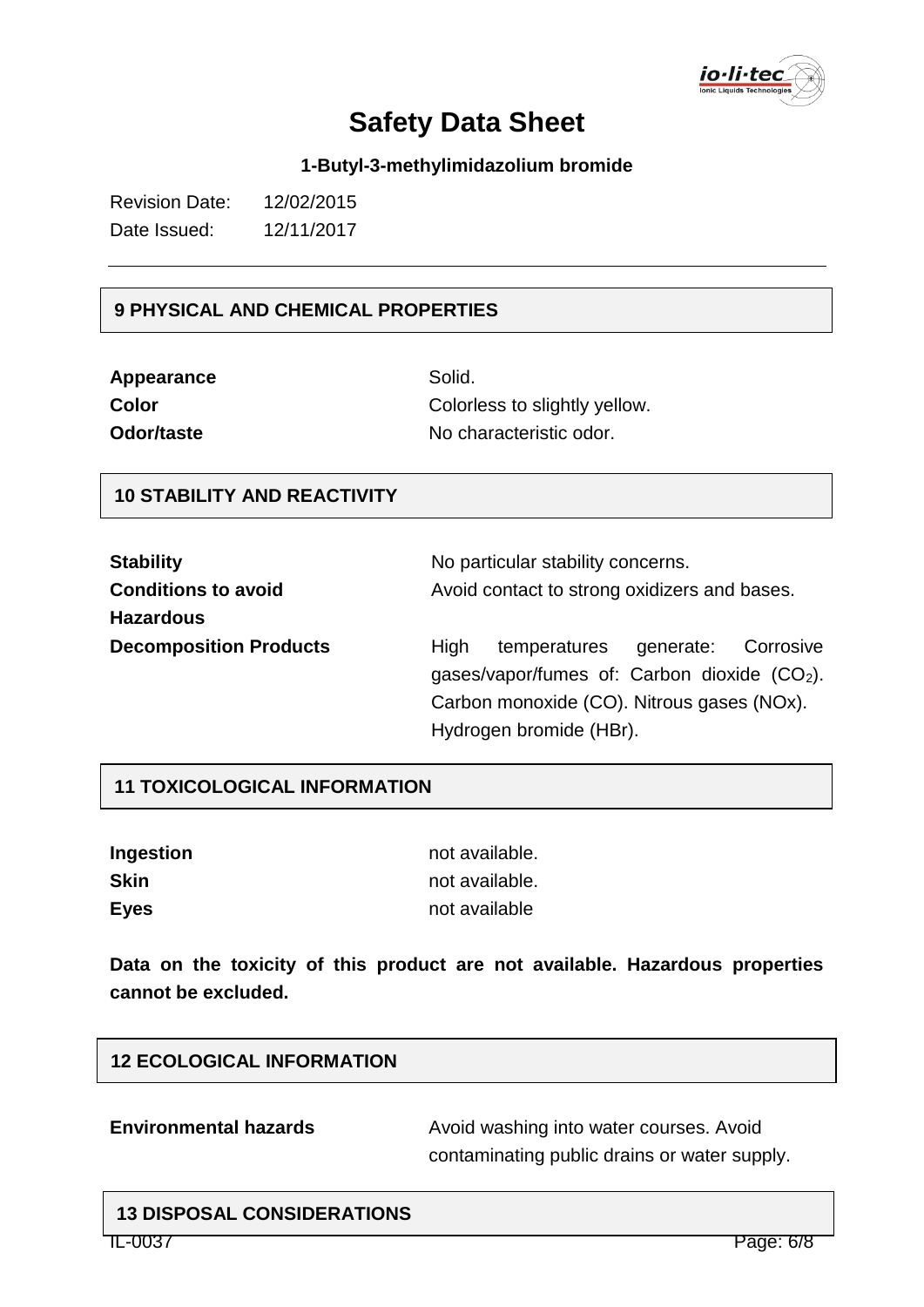

**1-Butyl-3-methylimidazolium bromide**

| <b>Revision Date:</b> | 12/02/2015 |
|-----------------------|------------|
| Date Issued:          | 12/11/2017 |

**Disposal method** Contact specialist disposal companies. Dispose of in accordance with Local Authority requirements. Recover and reclaim or recycle, if practical.

#### **14 TRANSPORT INFORMATION**

| <b>General</b>              | Not classified as dangerous for transport       |  |
|-----------------------------|-------------------------------------------------|--|
|                             | purposes.                                       |  |
| UN No.                      | 0                                               |  |
| Road transport notes        | Not classified as dangerous for road transport. |  |
| <b>Rail transport notes</b> | Not classified as dangerous for rail transport. |  |
| Sea transport notes         | Not classified as dangerous for sea transport.  |  |
| Air transport notes         | Not classified as dangerous for air transport.  |  |

#### **15 REGULATORY INFORMATION**

| Label for supply                  | Substance not yet fully tested.                                                                                                          |  |
|-----------------------------------|------------------------------------------------------------------------------------------------------------------------------------------|--|
| P phrases                         |                                                                                                                                          |  |
| P <sub>262</sub> :                | Do not get in eyes, on skin, or on clothing                                                                                              |  |
| P280:                             | Wear protective gloves/ protective clothing/ eye<br>protection/face protection                                                           |  |
| $P305 + P351 + P338$              | IF IN EYES: Rinse continuously with water for<br>several minutes. Remove contact lenses if<br>present and easy to do – continue rinsing. |  |
| P313:                             | Get medical advice/attention                                                                                                             |  |
| <b>Safety phrases</b><br>S: 24/25 | Avoid contact with skin and eyes.                                                                                                        |  |
|                                   |                                                                                                                                          |  |